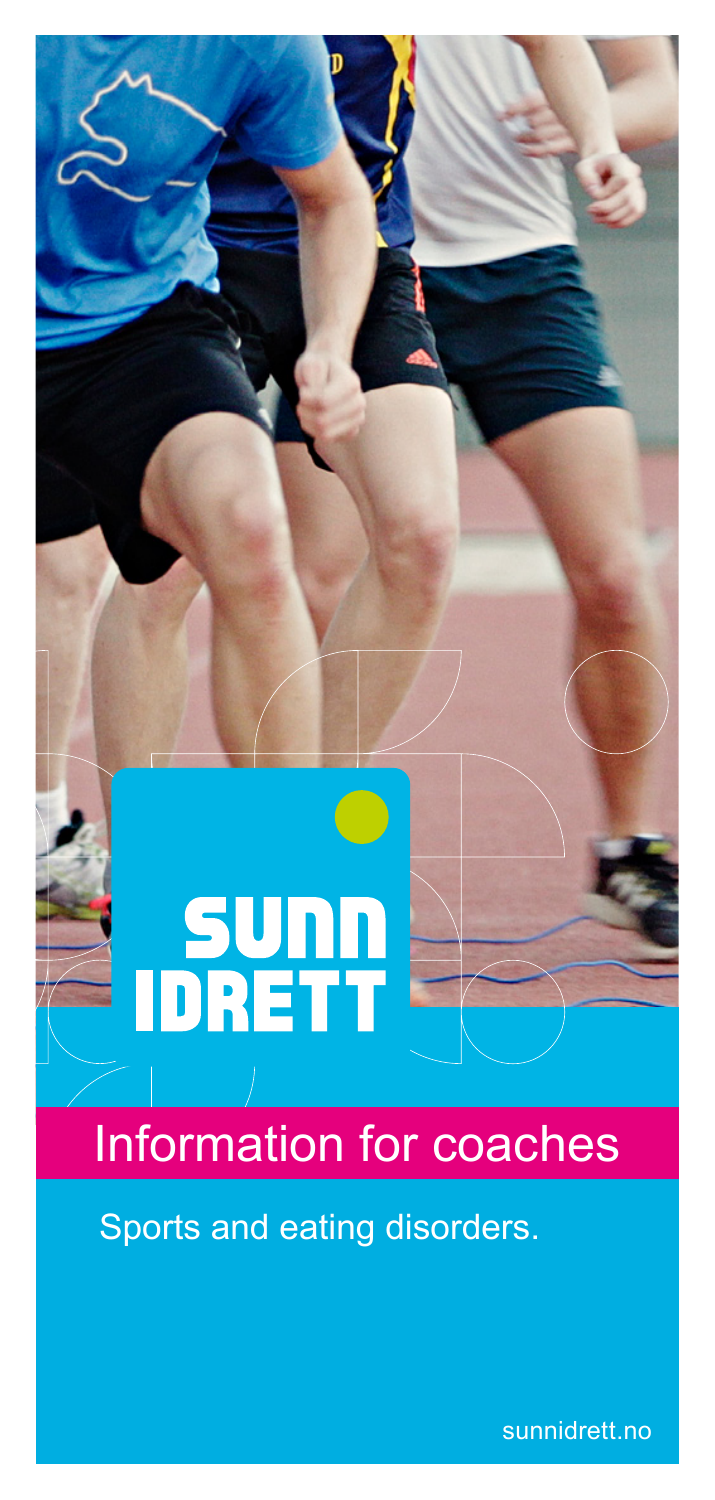*We have to ensure healthy athletes stay healthy!*

ŋυ



HEALTHY SPORT is a field of priority within the Norwegian Olympic and Paralympic Committee and Confederation of Sports aiming to reduce the incidence of eating disorders among young athletes and to ensure healthy athletes stay healthy.

The target group is athletes aged 13 to 18 years and their coaches, parents and support systems.

#### **What are eating disorders?**

Eating disorders involve having a difficult or disturbed relationship with your body, weight, food and emotions.

There are different types and severities of eating disorders. The two main types are **anorexia nervosa** (anorexia) and **bulimia nervosa** (bulimia), but the majority of people with eating disorders are categorised as having **unspecific eating disorders**.

It can be difficult to determine if a person has an eating disorder based on how they look. Most people with problems have a normal body weight. Some are skinny, and others are overweight. The line between normal and unhealthy is often unclear. This makes it hard for people around them to know if there is a reason for concern. Boys and men can also have eating disorders, but the prevalence is lower.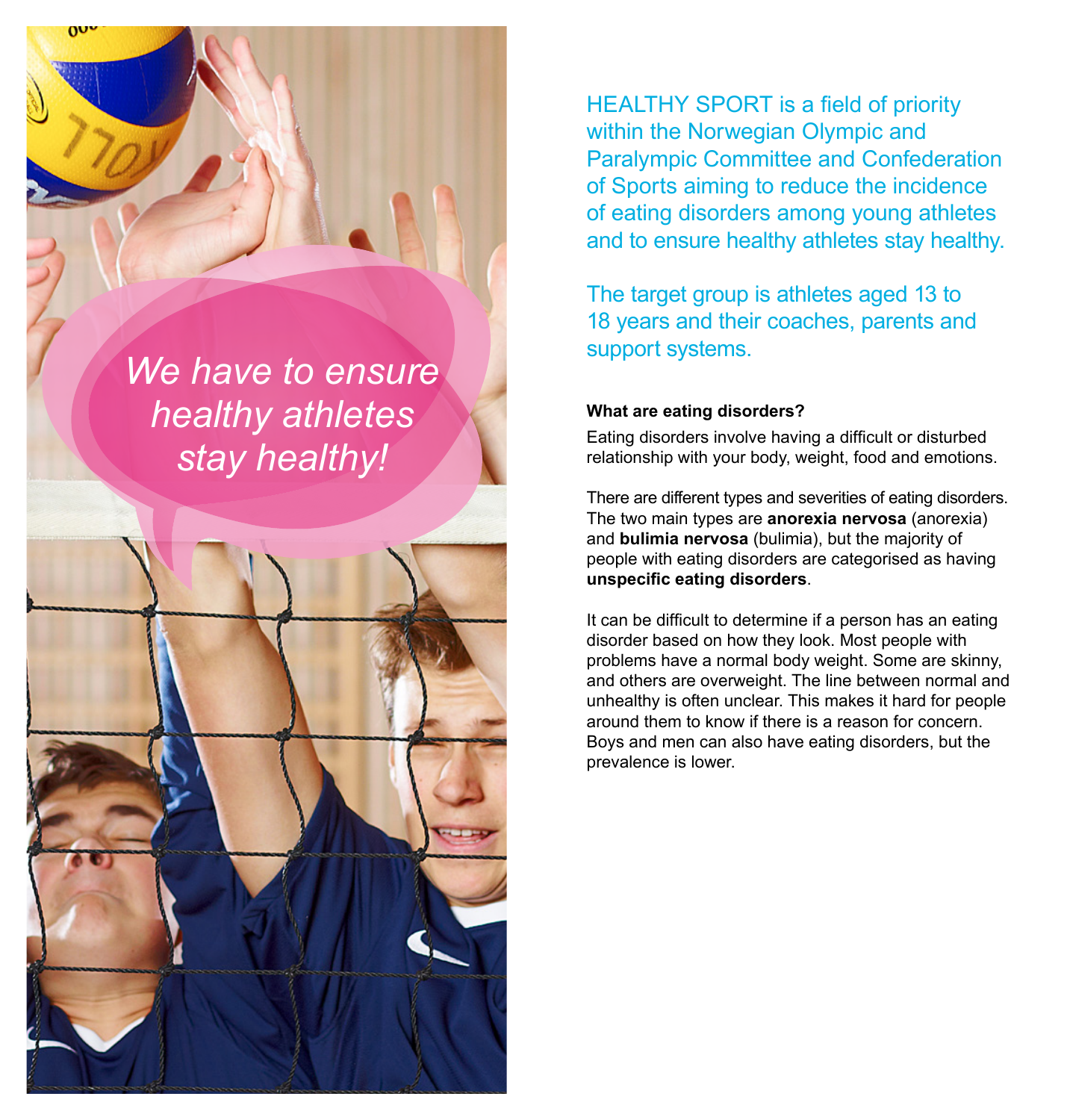# Eating disorders and sports

Athletes are considered high risk for developing eating disorders. This especially applies to athletes in sports that focus on being slim or having a certain weight, such as sports based on endurance, weight classes and aesthetics.

Eating disorders occur as an interaction between our individual congenital attributes, the people and the environment around us. Three factors in particular seem to increase the risk of eating disorders:

- Transition from young athlete to senior As a coach you should be aware of physical as well as psychological changes related to entering puberty. This can be a vulnerable time for a lot of young people.
- Dieting

Young athletes should not be advised to lose weight. If they have a strong wish to change their bodies, you can help them get in touch with a qualified professional, for instance a nutritionist.

• Injury or illness

Long periods when the athlete cannot train as they want or as planned, can create uncertainty related to energy intake and consumption.

It is possible to overcome an eating disorder with a lot of personal effort and motivation, especially if the problems are confronted early on. It is important that the youth has a strong support network, and as their coach, you can play an important supportive role.

## What should you be looking out for as a coach?

As a coach, you are often unable to observe the athlete in other situations than training and competitions. This limits the arenas where you can observe changes in eating habits, but does not prevent you from keeping your eyes and ears open. Watch out for the following early signs:

### **Physical signs:**

- Weight loss or weight fluctuations.
- Frequent and unexplained injuries, strain symptoms.
- Fatigue, more tired than normal when training.
- Stomach pain, nausea and feeling of fullness after eating small amounts of food.
- Low body temperature, gets cold easily.
- Absent or irregular menstruation.
- Fluffy hair in the face and, especially, on the back.
- Dull and lackluster hair.

#### **Signs related to mood and behaviour**

- Excessive training training more than normal or planned.
- Increased mood swings.
- Sleeping difficulties, wakes up very early.
- Weigh themselves often, extreme fear of weight gain.
- Significant changes in performance at school and/or in their sport.
- Low view of themselves and their body.
- Developing rigid daily routines.
- Social withdrawal, avoiding birthdays, school events, etc.

#### **Signs related to food**

- Obsessed with food, increased focus on healthy eating.
- Sensitive relationship with food sudden 'intolerances'.
- Eating less or change of diet, for instance becoming a vegetarian.
- Nearly always choosing low calorie food.
- Changed behaviour with food for instance cutting food into small pieces, moving it around on the plate or spreading it.
- Leaves the table during the meal or immediately after to go to their room or the bathroom. Turns on loud music, TV or tap to hide vomiting.
- Cases of excessive or hidden eating.
- Will not accept unplanned situations related with food and meals, for instance changing meal times.

Remember that these signs in isolation do not necessarily mean that someone has an eating disorder. If in doubt, please contact qualified professionals.

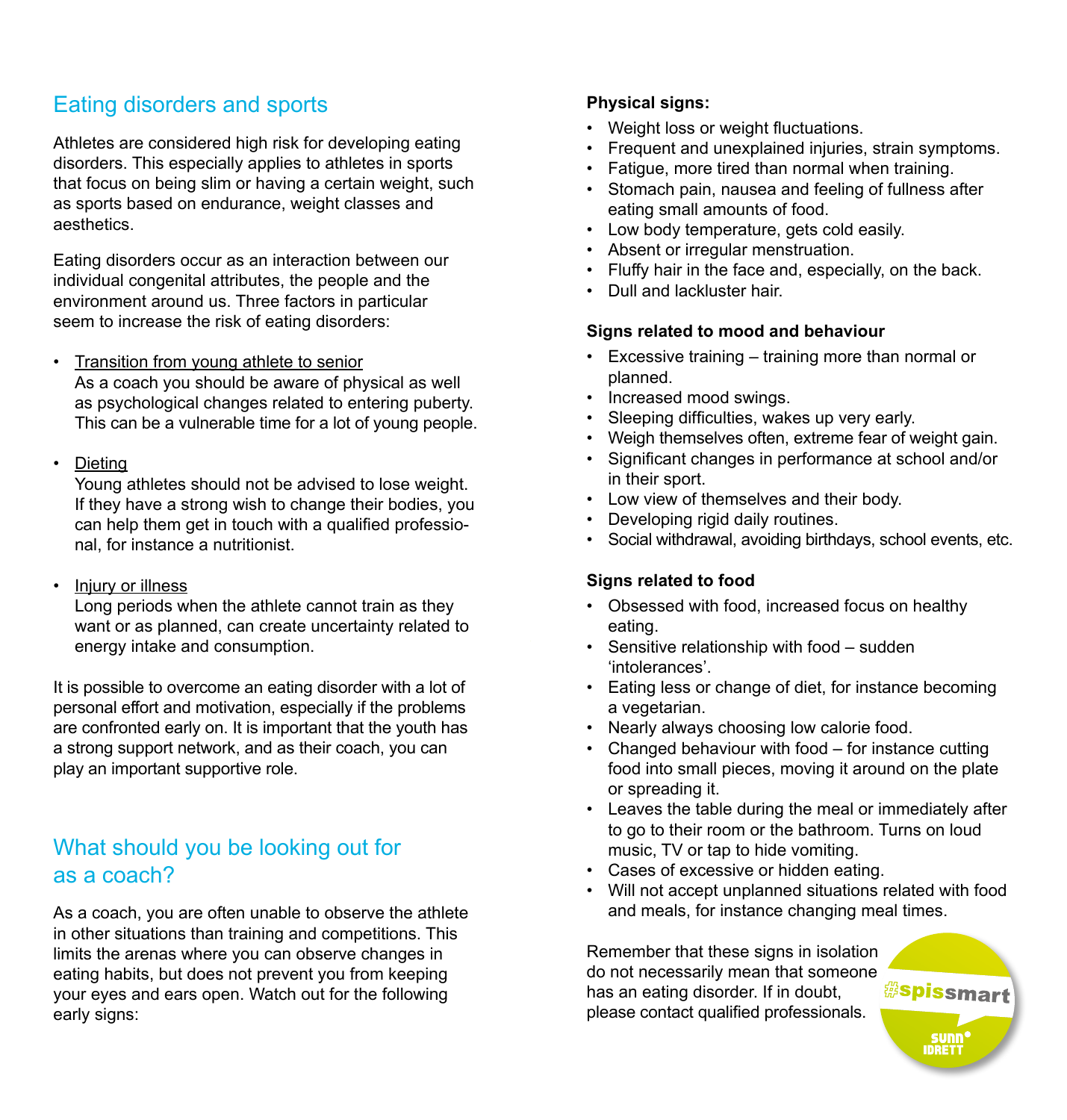## What do I do if I am concerned?

You are not alone in not knowing how to deal with concerns about a possible eating disorder. It is important that you as an adult take the signs seriously and initiate a conversation with the athlete. Be clear about what you have seen and why you are concerned. For the athlete, it can feel worse to be ignored and treated like they are invisible, than to be confronted.

It is common for a person with problems to deny that there is a problem, and they may reject you. Denial of symptoms can be a symptom in itself. You should express your concerns and what you think should be the next step, for instance contacting a qualified professional. As a coach, it is important that you maintain your coaching role, rather than becoming a therapist. The most important thing for the athlete is that you are supportive and express any concerns you or other people may have about the situation.

The primary health service can assist you with advice and guidance, and assess whether a psychologist or psychiatrist is necessary. A nutritionist can give you nutritional guidance. An interdisciplinary approach can be useful during treatment.

## How can eating disorders be prevented?

As a coach, you are responsible for helping each athlete's development. Good systematic training over many years, as well as good attitudes and a healthy lifestyle, is a proved recipe for success. It is not always the case that the athletes who perform best at youth and junior level turn into the best senior athletes. Patience should therefore be fundamental in your work to help the athlete's development.

In today's society, a lot of our identity is connected to achievements and success. Give the athletes confirmation about who they are as people, and not just about their performance in training or competitions.

## **Good advice for coaches**

Be aware of the natural physical changes that happen in puberty. Many athletes experience stagnation or setbacks due to these changes.

Avoid body related comments – whether it is about yourself or other athletes, positive or negative.

Teach the athletes how the body works, rather than how it should look.

Take an interest in the athlete's whole situation. School, training, family and friends should create a good balance – since many factors affect performance.

Discuss and involve your athletes when it comes to goals and development planning. Teach the athletes to take responsibility for their own development.

Good habits start early – teach your athletes which foods affect their training. A good team culture is important, and the athletes should help decide what kind of culture you want on the team.

Talk to your athletes and build trust. This makes it easier to start a difficult conversation if this becomes necessary.

As a coach, you can be the catalyst to get help if one of your athletes need guidance about nutrition or body weight. Do not take on a role as therapist.

Sports should be fun!